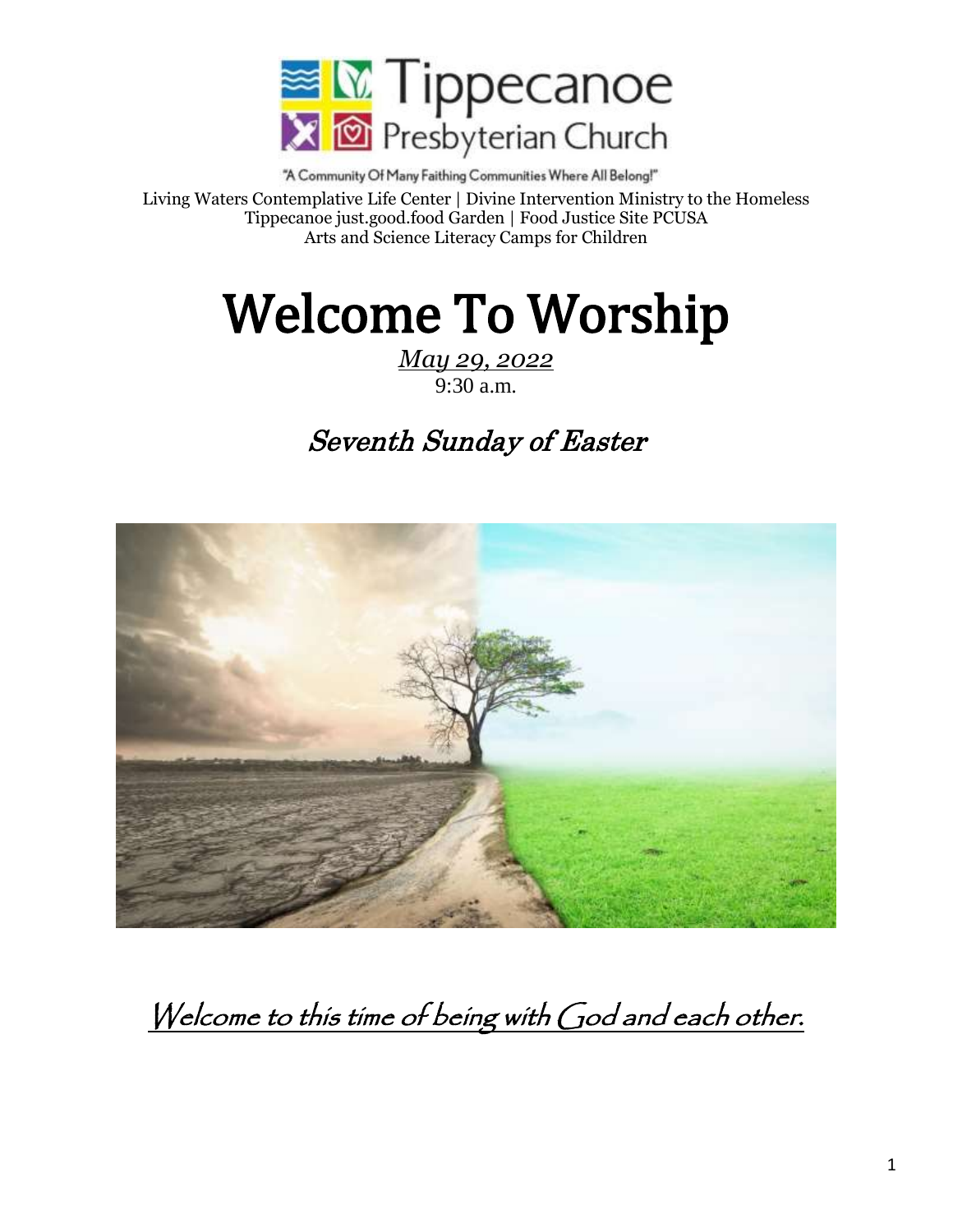# **TODAY'S WORSHIP**

*Seventh Sunday of Easter*

Preparing to Worship…



# *"Endings and Beginnings"*

 $\sim\sim\!\sim$ 

**Prelude: Zo Trembley**

# **Welcome and community news**

Join us for our first Adult Night Out of the Year! Next Friday, June 3rd at 7 pm at Botanas II on Howard. Please RSVP to Pastor Trish or to Janet Scheffel by this Tuesday, May 31st . Childcare will be provided by Natalia here at Tippe.

# **Readying Ourselves for Worship**

#### *Surely God is in this place, Holy Ground! Surely God is in this place, Holy Ground!*

## **A Prayer to Center Ourselves in this Moment**

## PRAYER FOR PEACE IN OUR COMMUNITIES

Let us  $\text{pray} \ldots$ O Lord our God, in your mercy and kindness, no thought of ours is left unnoticed, no desire or concern ignored.

You have proven that blessings abound when we fall on our knees in prayer, and so we turn to you in our hour of need.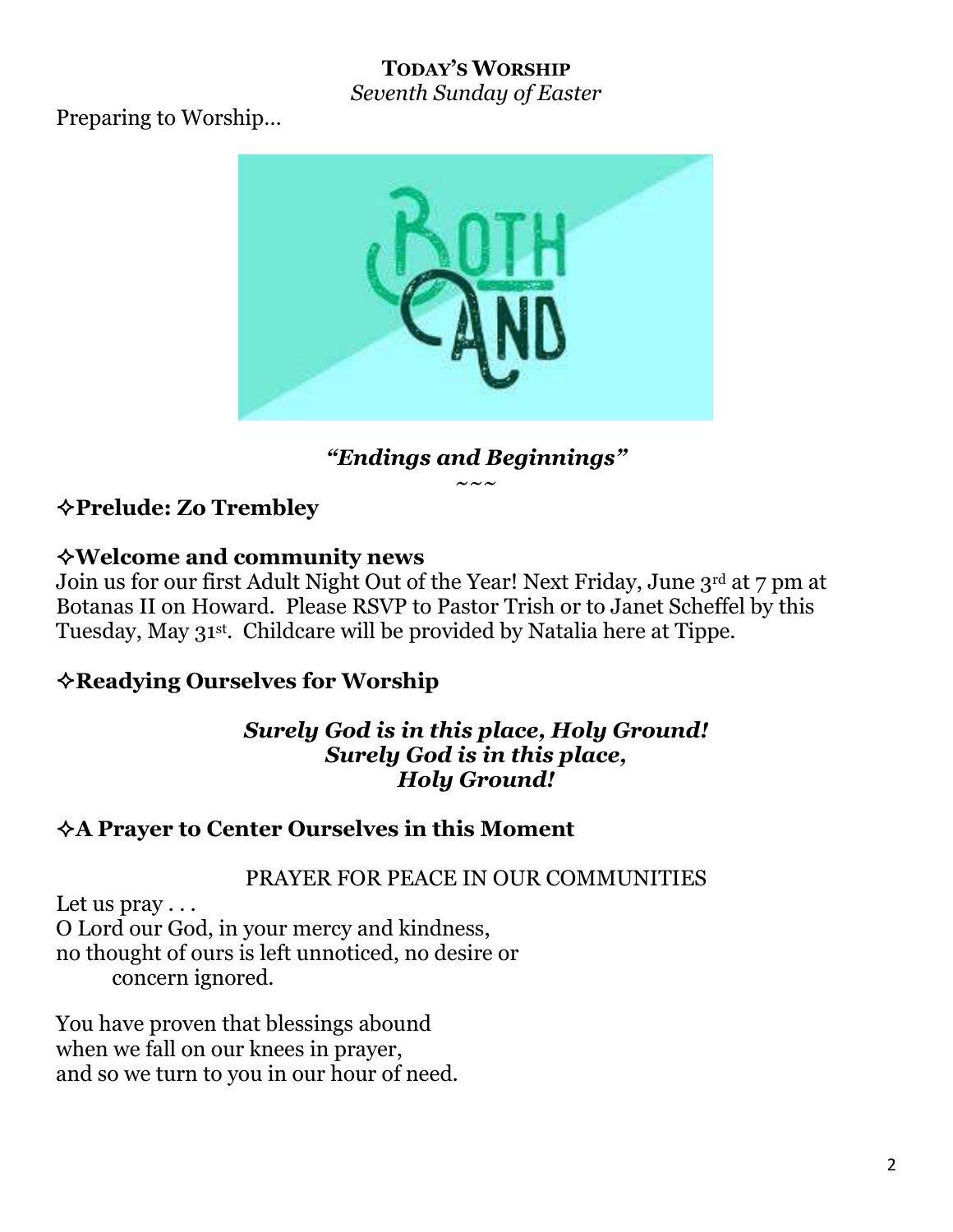Surrounded by violence and cries for justice, we hear your voice telling us what is required . . . "Only to do justice and to love goodness, and to walk humbly with your God" (Mi 6:8).

Fill us with your mercy so that we, in turn, may be merciful to others. Strip away pride, suspicion, and racism so that we may seek peace and justice in our communities.

Strengthen our hearts so that they beat only to the rhythm of your holy will.

Flood our path with your light as we walk humbly toward a future

filled with encounter and unity.

Be with us, O Lord, in our efforts, for only by the prompting of your grace can we progress toward virtue. We ask this through Jesus Christ our Lord. Amen.

Copyright © 2016, Therese Wilson-Favors.



**Becoming Present to God and Each Other…Our Check-in:** How Are You as You Arrive…how is it with your spirit?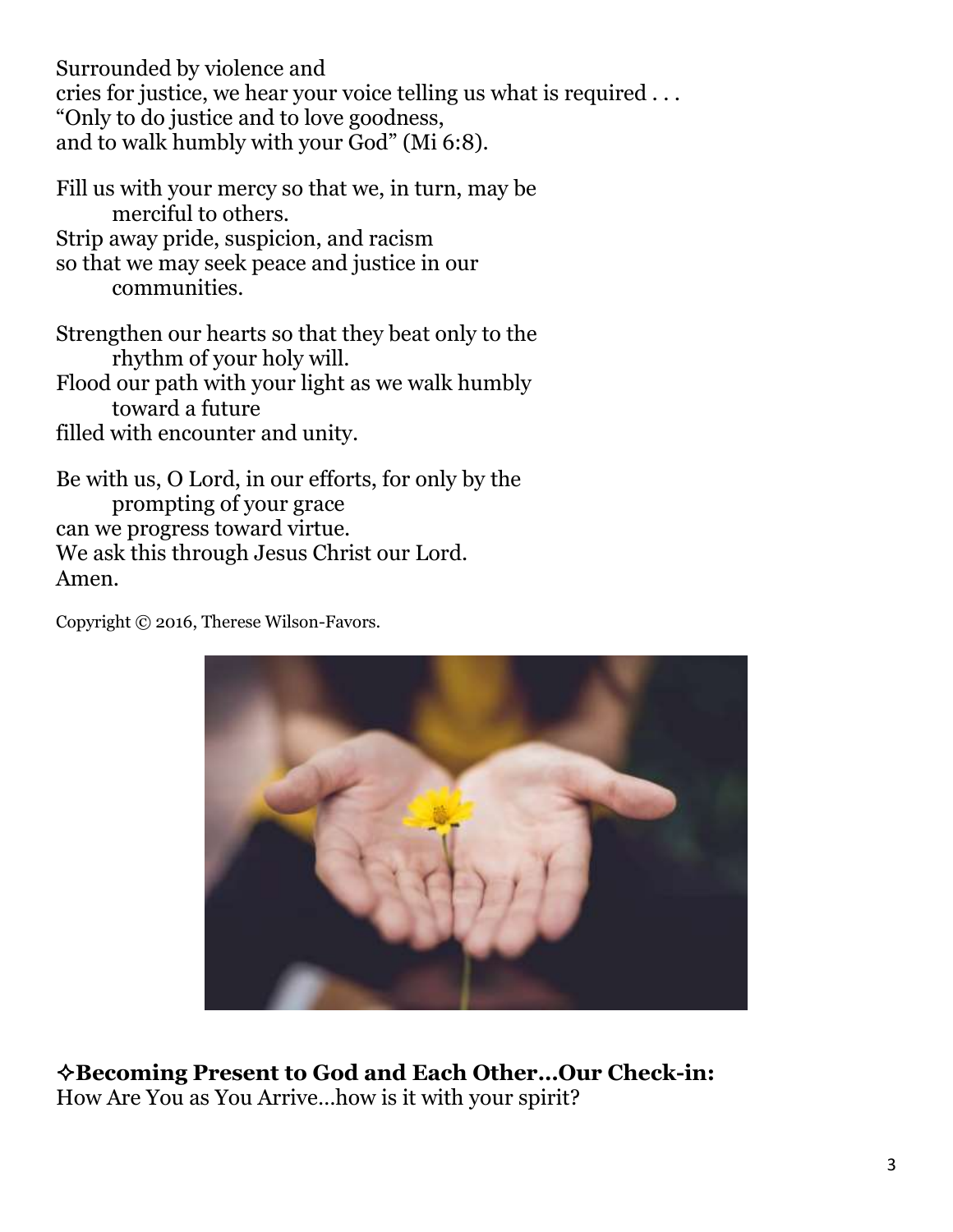**~ The Joy of Passing the Peace ~**



# **And the Children Will Lead the Way: Kids' Time**



## **Gathering as God's People: Our Theme**

We are coming to the end of Eastertide and our exploration of the theme, "Both/And." In April we reflected on "Breathing and Praising," and as we entered May, we thought about "Shepherding and Dancing," and later considered all that is "Sacred and Desecrated" in our lives. Today we will contemplate "Endings and Beginnings."

Throughout this season we witness in our own lives and in the story of the risen Christ, death and rebirth, stillness and movement, sorrow and joy. Amid these experiences, it seems an appropriate time to listen to and watch for what appear to be opposites. Upon a closer look, often we come to recognize what seems disconnected is actually related, and when we attempt to categorize things, we find that they rarely fit neatly into a box. The Bible Wisdom Teachings provide us opportunities to consider the breadth and depth of experience in fresh ways; expanding our awareness beyond dualistic thinking and finding approaches that engage a fuller reality rather than solely looking through the lenses of either/or.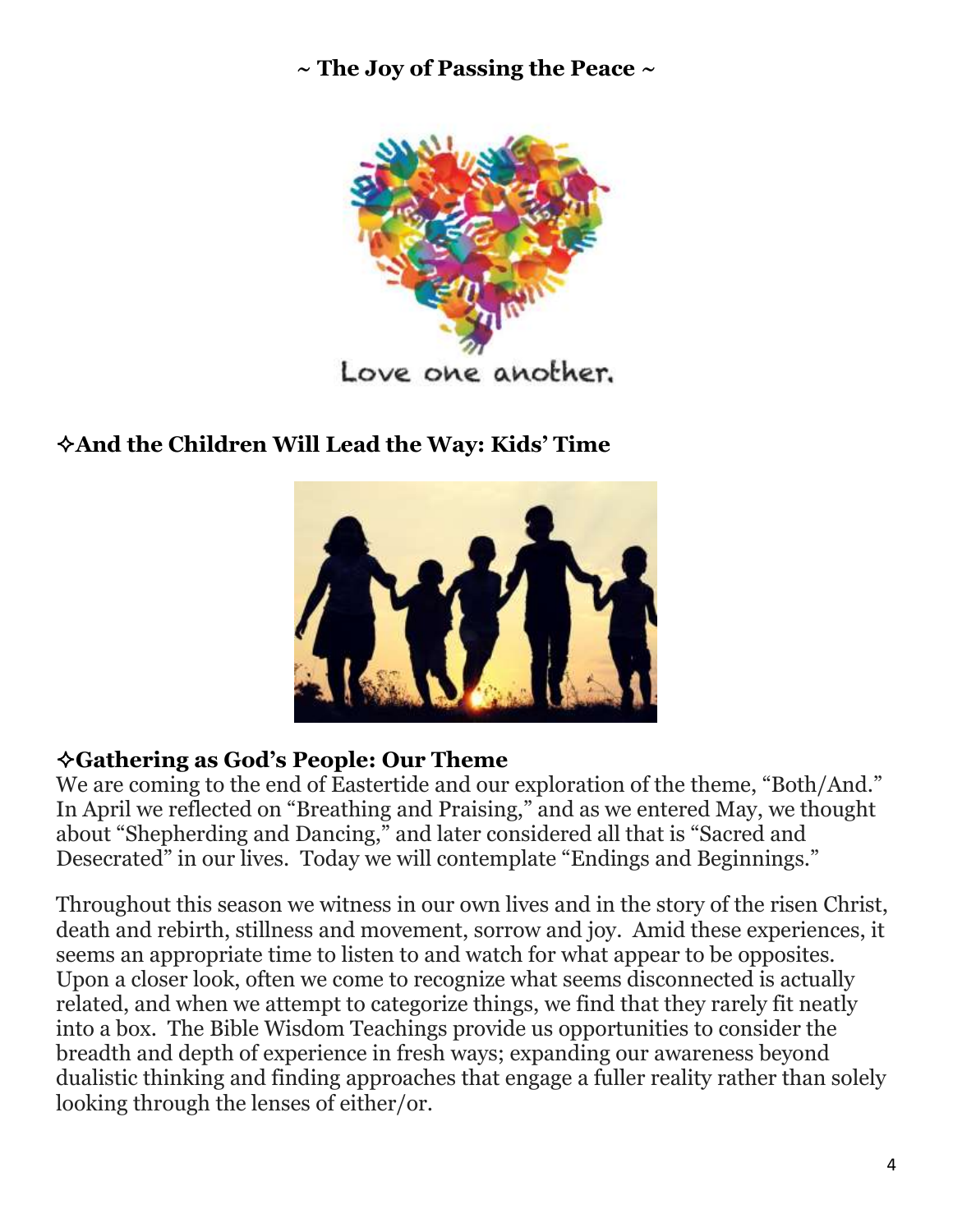The texts today highlight moments of farewell, of endings as well as beginnings, of encouragement in going forward, and so that is what we will reflect on this week: endings and beginnings. We continue to navigate so many shifts and transitions in our own lives, and I think it is helpful to take time to contemplate the patterns, the gifts, the challenges of our days, as we strive to gain perspective and engage with intention.

John O'Donohue, Irish poet, priest, and theologian, speaks to us about endings and new journeys, noting that honoring our experience of endings shapes our sense of self, of time, and of our journey in this life. In his book, "To Bless the Space Between Us," he reflects:

*Endings are natural. Often what alarms us as an ending can in fact be the opening of a new journey, a new beginning that we could never have anticipated; one that engages forgotten parts of the heart. Due to the current overlay of therapy terminology in our language, everyone now seems to wish for "closure." This word is unfortunate: it is not faithful to the open-ended rhythm of experience. Creatures made of clay with porous skins and porous minds are quite incapable of the hermetic sealing that the strategy of "closure" seems to imply. The word "completion" is a truer word. Each experience has within it a dynamic of unfolding and a narrative of emergence.*

*When a person manages to trust experience and be open to it, the experience finds its own way to realization. Though such an ending may be awkward and painful, there is a sense of wholesomeness and authenticity about it. Then the heart will gradually find that this stage has run its course and the ending is substantial and true. Eventually the person emerges with a deeper sense of freedom, certainty, and integration.*

*The nature of calendar time is linear; it is made up of durations that begin and end. The Celtic imagination always sensed that beneath time there was eternal depth. This offers us a completely different way of relating to time. It relieves time of the finality of ending. While something may come to an ending on the surface of time, its presence, meaning, and effect continue to be held into the eternal. This is how spirit unfolds and deepens. In this sense, eternal time is intimate; it is where the unfolding narrative of individual life is gathered and woven.*



# **Gathering Hymn 450 Be Thou My Vision**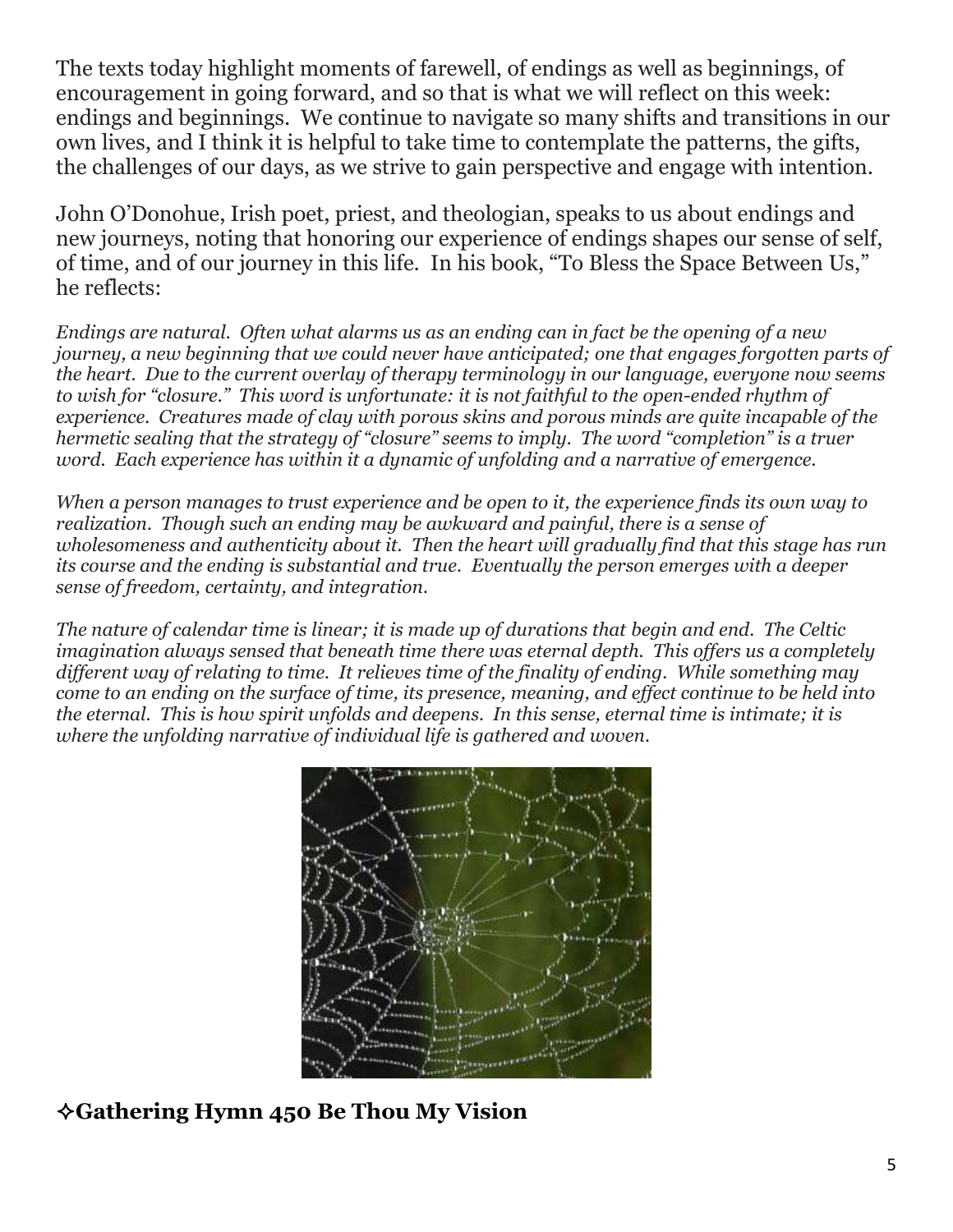**Opening Ourselves to God's Grace** One: We come in worship to God **All: In our need, and bringing with us the needs of the world.**

One: We come to God, who comes to us in Jesus, **All: And who knows by experience what human life is like.**

One: We come with our faith and with our doubts, **All: We come with our hopes and with our fears.**

One: We come as we are because it is God who invites us to come, **All: And God has promised never to turn us away.**

#### **Sharing our Innermost Lives with God**

We are here, God – coming to you with bruised and heavy hearts. We witness the pain and suffering in our world. We don't know where to turn or what to do. We come to you, frozen, seeking solace and nurture and guidance. Thank you for being here with us, for accompanying us, for ensuring that we do not suffer alone. We open our eyes and ears, our hearts and minds – turning to you as one, that we may awaken to the truth that there is no "them," only "we," only "us," and we are one. Amen.



Let us enter into a few minutes of quiet. Our gathered community enables us to become even more aware of the Divine presence. Enter the sacred awareness of God's accompaniment as you seek understanding and connection.

# **Short period of silent reflection**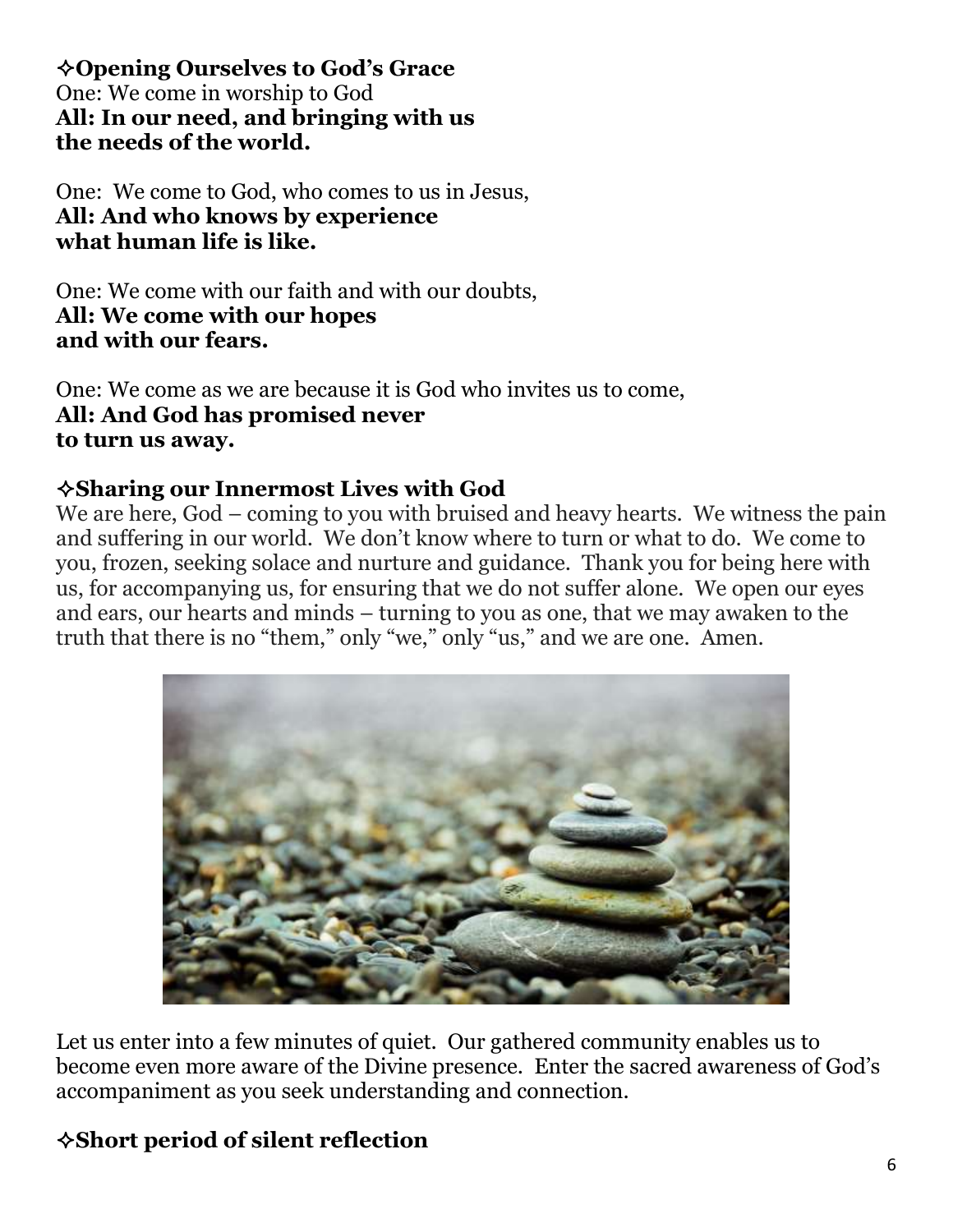Holy Spirit, may we hear your precious word for us today. May we grow in wisdom, strength, and love as we open our ears, our minds, and our hearts to the transformative message you have in store for each of us. Amen.

## **Bible Wisdom Teachings**

#### **Revelation 22: 12-14, 16-17, 20-21**

#### **Reflection Questions**

What beginnings and endings am I experiencing right now? How might I acknowledge my thirst and turn to the Divine? In what ways might I participate in making room for everyone?

#### **John 17:20-26**

#### **Reflection Questions**

When do I feel oneness with others? When is it a challenge to do so? How might I witness to the Divine in others?

One: May we hear anew the origin stories of our faith and draw from the roots of our tradition.

#### **All: Thanks be to our God.**

#### **Message** *"Endings and Beginnings: Going Forward as One"* Rev. Trish Eckert



**Hymn: 92 While We are Waiting**

**Sharing Our Wisdom**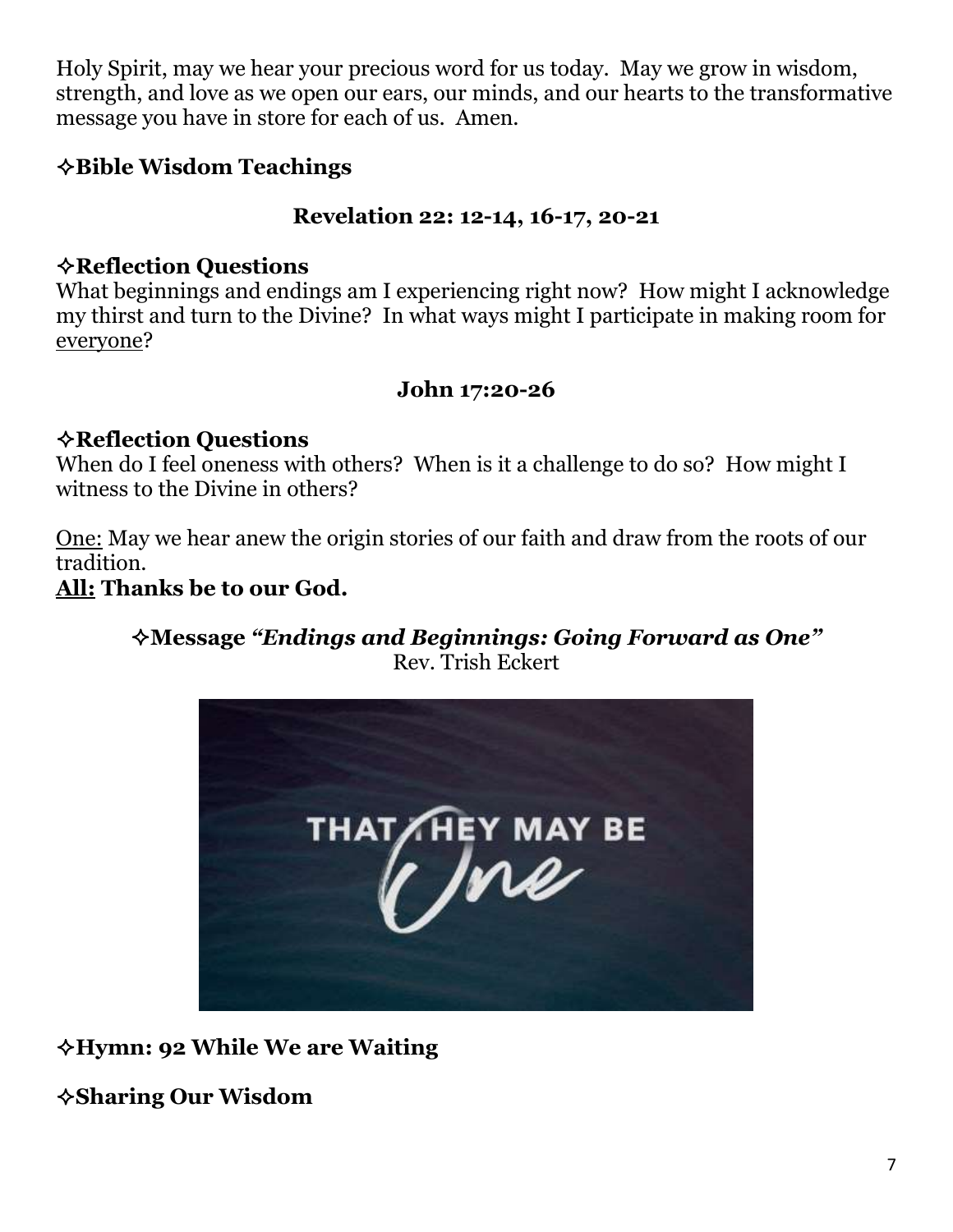#### **Affirming Our Faith with Intention…Our Prayer**

Organ side of Congregation: I believe in God, who places joy in our souls releasing sorrow. I believe God places dancing in our toes and songs in our hearts honoring the fullness of life whatever life may bring us. I believe God is always with us, we are never alone. I believe God wants justice to flow like a river of gladness and so creates a bountiful earth and peoples, providing plenty for all to share in a great banquet.

Pulpit side of Congregation: I believe in Jesus, who turns water into wine, parties with outcasts and sinners just like me, and touches the broken so we can leap and dance. I believe Jesus shows us the way to bring God into our lives through the daily choices we make. I believe Jesus shows us how to believe, and how to trust in the timing and power of God's love and compassion. I believe Jesus rolls away our "stones," opens doors, and sets an extra place so we can all feast.

All: I believe in the Holy Spirit, who prompts us to both smile and to find release in tears. I believe the Spirit nudges us toward openness and tenderness. I believe the Spirit breathes new freedom into our hearts and souls. I believe the Spirit is present every time we gather and is always urging us to look at ourselves humbly and live joyfully and walk hopefully. I believe the Spirit continually sends us invitations to come and dine.

Forever filled, I will live in the embrace of God and be a witness to resurrection life. Thanks be to God....our three as One. Amen.



#### **A Moment of Quiet for Everyone**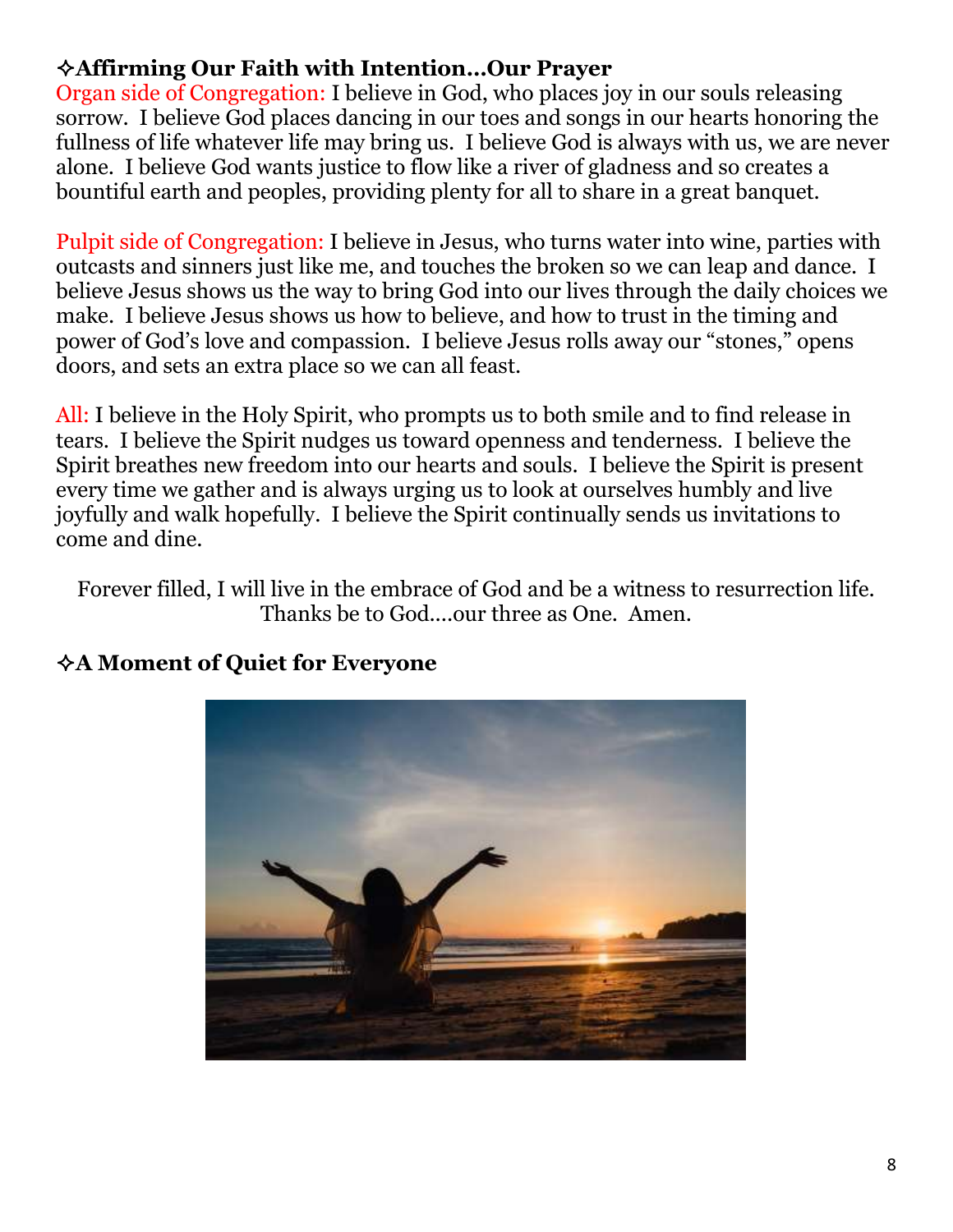## **Community Prayers and the Pastoral Prayer**

We are your people, God. In this time and place, you have called us to pray for those in need.

We pray for the people whose names the world knows, whose stories are told daily in the news…

*Silence*

#### God in your mercy **Hear our prayer.**

We pray for people in places of suffering, whose names only you and their friends and families know, and whose lives you cherish…

*Silence*

#### God in your mercy **Hear our prayer.**

We pray for the people whose names and lives we know, those who today are in pain or distress or trouble, those who are happy, those who are sad…

*Silence*

God in your mercy **Hear our prayer.**

We pray for ourselves, God. You know each one of us by name. Make us into the people you want us to be, And when that hurts, Reassure us how much you love us. God, we bring you ourselves and our prayers In Jesus' name. **Amen**